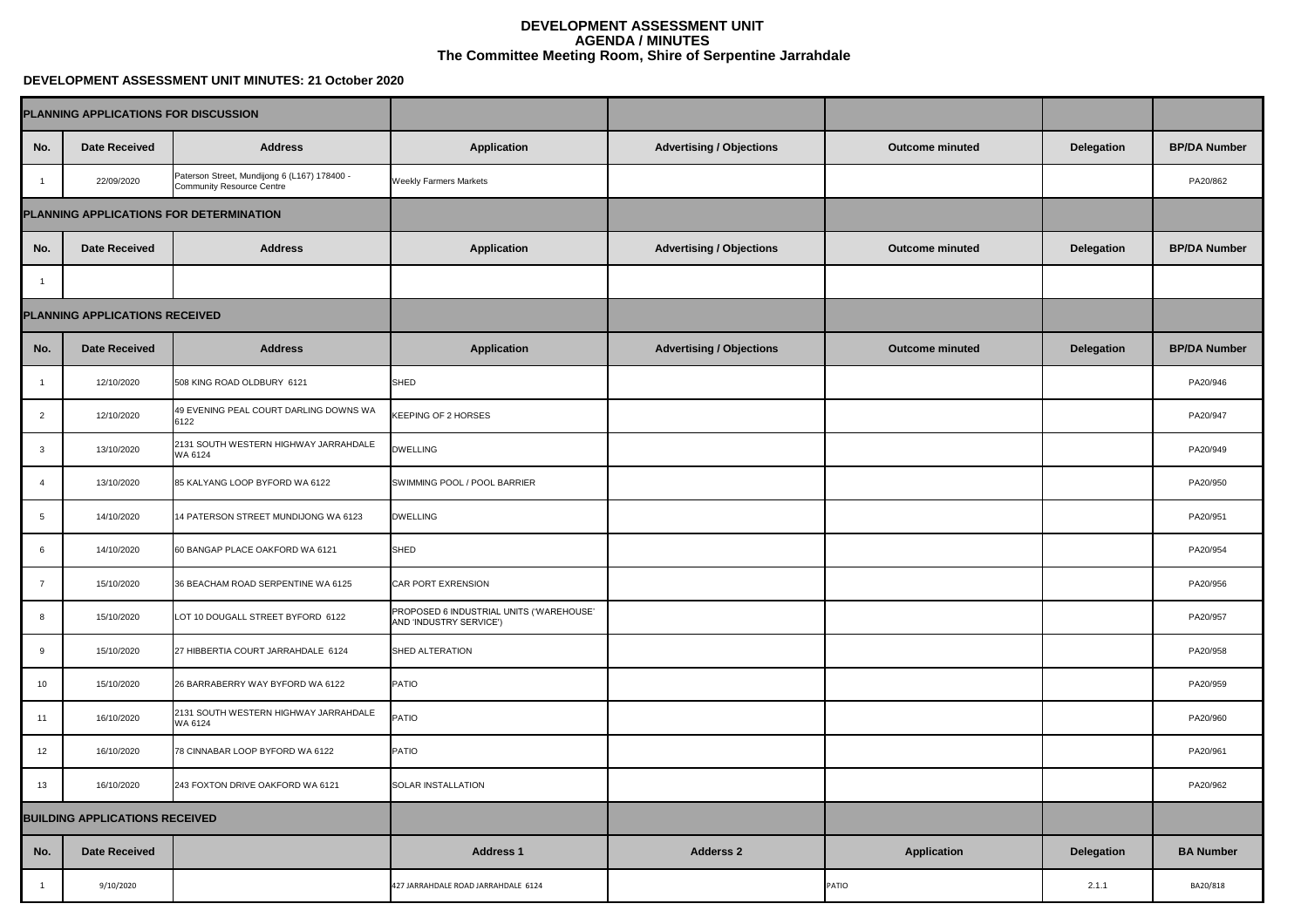| $\overline{2}$          | 9/10/2020  | 7 KERRIDGE ROAD BYFORD WA 6122         | AMENDMENT TO BA20/663                                  | 2.1.1 | BA20/819 |
|-------------------------|------------|----------------------------------------|--------------------------------------------------------|-------|----------|
| $\overline{\mathbf{3}}$ | 9/10/2020  | 4 WATERSIDE PASS BYFORD WA 6122        | CABANA / SWIMMING POOL / BARRIER / RETAINING WALL      | 2.1.1 | BA20/820 |
| $\overline{4}$          | 9/10/2020  | 11 ATKINS STREET JARRAHDALE WA 6124    | <b>DWELLING</b>                                        | 2.1.1 | BA20/821 |
| $5\overline{)}$         | 9/10/2020  | 1 VELVETENE ROAD BYFORD 6122           | <b>DWELLING</b>                                        | 2.1.1 | BA20/834 |
| 6                       | 12/10/2020 | 351 KARNUP ROAD HOPELAND WA 6125       | TRANSPORTABLE DWELLING                                 | 2.1.1 | BA20/523 |
| $\overline{7}$          | 12/10/2020 | 28 GOSSAGE ROAD CARDUP 6122            | <b>DWELLING</b>                                        | 2.1.1 | BA20/804 |
| 8                       | 12/10/2020 | 14 BATE ROAD SERPENTINE WA 6125        | <b>SHED</b>                                            | 2.1.1 | BA20/806 |
| 9                       | 12/10/2020 | 185 BLAIR ROAD OAKFORD WA 6121         | SWIMMING POOL SECURITY BARRIER / PATIO                 | 2.1.1 | BA20/807 |
| 10                      | 12/10/2020 | 247 MASTERS ROAD DARLING DOWNS WA 6122 | SHED / LEAN TO                                         | 2.1.1 | BA20/810 |
| 11                      | 12/10/2020 | 51 VELVETENE ROAD BYFORD WA 6122       | <b>DWELLING</b>                                        | 2.1.1 | BA20/811 |
| 12                      | 12/10/2020 | 26 BARRABERRY WAY BYFORD WA 6122       | <b>PATIO</b>                                           | 2.1.1 | BA20/812 |
| 13                      | 12/10/2020 | 85 KALYANG LOOP BYFORD WA 6122         | SWIMMING POOL / SECURITY BARRIER                       | 2.1.1 | BA20/813 |
| 14                      | 12/10/2020 | 8 BRAFORD WAY BYFORD WA 6122           | <b>DWELLING</b>                                        | 2.1.1 | BA20/815 |
| 15                      | 12/10/2020 | LOT 22 KARNUP ROAD SERPENTINE WA 6125  | SHED                                                   | 2.1.1 | BA20/817 |
| 16                      | 12/10/2020 | 102 GULL ROAD SERPENTINE WA 6125       | <b>DWELLING</b>                                        | 2.1.1 | BA20/822 |
| 17                      | 12/10/2020 | 8 POMERA DRIVE BYFORD WA 6122          | <b>PATIO</b>                                           | 2.1.1 | BA20/823 |
| 18                      | 12/10/2020 | 25 HAFLINGER WAY BYFORD WA 6122        | <b>DWELLING</b>                                        | 2.1.1 | BA20/826 |
| 19                      | 12/10/2020 | 243 FOXTON DRIVE OAKFORD WA 6121       | <b>SOLAR PANELS</b>                                    | 2.1.1 | BA20/827 |
| 20                      | 12/10/2020 | 286 YANGEDI ROAD HOPELAND 6125         | <b>HANGAR EXTENSION</b>                                | 2.1.1 | BA20/832 |
| 21                      | 12/10/2020 | 5 SOUTH WESTERN HIGHWAY WHITBY WA 6122 | DEMOLITION OF FULL DWELLING / REMOVAL OF<br>VEGETATION | 2.1.2 | BA20/837 |
| 22                      | 13/10/2020 | 81B BOURNBROOK AVENUE CARDUP WA 6122   | SHED                                                   | 2.1.1 | BA20/814 |
| 23                      | 13/10/2020 | 10 PATERSON STREET MUNDIJONG WA 6123   | SEA CONTAINER / CONCRETE PAD                           | 2.1.1 | BA20/828 |
| 24                      | 13/10/2020 | 79 GALENA WAY BYFORD 6122              | <b>DWELLING</b>                                        | 2.1.1 | BA20/829 |
| 25                      | 13/10/2020 | 114 BOURNBROOK AVENUE CARDUP WA 6122   | RETAINING WALL                                         | 2.1.1 | BA20/830 |
| 26                      | 13/10/2020 | 42 ADONIS STREET MUNDIJONG WA 6123     | SHED                                                   | 2.1.1 | BA20/833 |
| 27                      | 13/10/2020 | 1 CHIDLOW WAY BYFORD WA 6122           | DWELLING                                               | 2.1.1 | BA20/835 |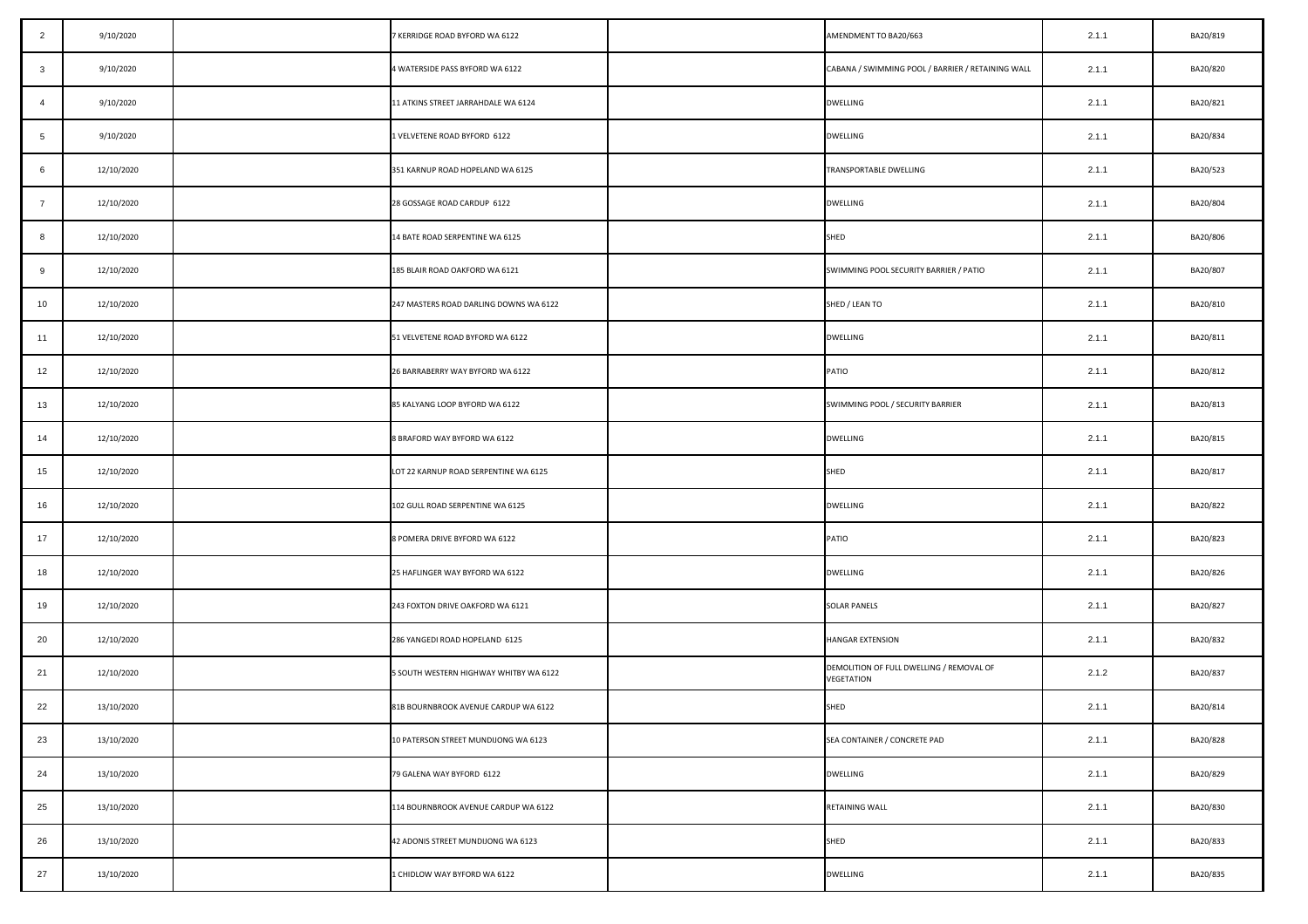| 28              | 13/10/2020                            |                  | 45 JASMIN PROMENADE BYFORD 6122         |                                      | <b>PATIO</b>                                | 2.1.1             | BA20/842            |
|-----------------|---------------------------------------|------------------|-----------------------------------------|--------------------------------------|---------------------------------------------|-------------------|---------------------|
| 29              | 14/10/2020                            |                  | 102 GULL ROAD SERPENTINE WA 6125        |                                      | <b>SHED</b>                                 | 2.1.1             | BA20/816            |
| 30              | 14/10/2020                            |                  | 5 FLORENCE PLACE OAKFORD WA 6121        |                                      | SHED                                        | 2.1.1             | BA20/824            |
| 31              | 14/10/2020                            |                  | 3 CHIDLOW WAY BYFORD WA 6122            |                                      | <b>DWELLING</b>                             | 2.1.1             | BA20/841            |
| 32              | 14/10/2020                            |                  | 16 DAVEY ROAD MUNDIJONG WA 6123         |                                      | POOL SECURITY BARRIER                       | 2.1.1             | BA20/843            |
| 33              | 14/10/2020                            |                  | 109 KALYANG LOOP BYFORD WA 6122         |                                      | SHED                                        | 2.1.1             | BA20/844            |
| 34              | 14/10/2020                            |                  | 115A TUART ROAD OAKFORD WA 6121         |                                      | <b>EARTHWORKS FOR DWELLING / WATER TANK</b> | 2.1.1             | BA20/845            |
| 35              | 14/10/2020                            |                  | 14 COASTAL STREET BYFORD WA 6122        |                                      | <b>DWELLING</b>                             | 2.1.1             | BA20/846            |
| 36              | 15/10/2020                            |                  | 14 MIDDLETON CLOSE SERPENTINE WA 6125   |                                      | <b>PATIO</b>                                | 2.1.1             | BA20/825            |
| 37              | 15/10/2020                            |                  | 81 BYFORD MEADOWS DRIVE OAKFORD WA 6121 |                                      | <b>DWELLING EXTENSION</b>                   | 2.1.1             | BA20/847            |
| 38              | 16/10/2020                            |                  | 17 COUSENS STREET JARRAHDALE WA 6124    |                                      | ABOVE GROUND SWIMMING POOL                  | 2.1.1             | BA20/831            |
|                 | <b>BUILDING PERMIT DETERMINATIONS</b> |                  |                                         |                                      |                                             |                   |                     |
| No.             | <b>Date Approved</b>                  | <b>Applicant</b> | <b>Address</b>                          | <b>Proposal</b>                      | <b>Recommended minuted</b>                  | <b>Delegation</b> | <b>BP/DA Number</b> |
|                 |                                       |                  |                                         |                                      |                                             |                   |                     |
|                 | 12/10/2020                            |                  | 126 DALRAY COURT DARLING DOWNS WA 6122  | <b>DWELLING</b>                      | APPROVED UNDER DELEGATED AUTHORITY          | 2.1.1             | BA20/562            |
| $\overline{2}$  | 12/10/2020                            |                  | 24 MARESFIELD WAY CARDUP 6122           | <b>DWELLING</b>                      | APPROVED UNDER DELEGATED AUTHORITY          | 2.1.1             | BA20/751            |
| $\mathbf{3}$    | 12/10/2020                            |                  | 33 BLYTHESWOOD ROAD BYFORD WA 6122      | <b>DWELLING</b>                      | APPROVED UNDER DELEGATED AUTHORITY          | 2.1.1             | BA20/754            |
|                 | 12/10/2020                            |                  | 8 TOURMALINE BOULEVARD BYFORD WA 6122   | SWIMMING POOL / CONSTRUCTION BARRIER | APPROVED UNDER DELEGATED AUTHORITY          | 2.1.1             | BA20/788            |
| $5\phantom{.0}$ | 12/10/2020                            |                  | 38 DORIEMUS CHASE DARLING DOWNS WA 6122 | <b>DWELLING</b>                      | APPROVED UNDER DELEGATED AUTHORITY          | 2.1.1             | BA20/790            |
| 6               | 13/10/2020                            |                  | 4 ELWOOD LOOP OAKFORD WA 6121           | PATIO                                | APPROVED UNDER DELEGATED AUTHORITY          | 2.1.1             | BA20/622            |
| $\overline{7}$  | 13/10/2020                            |                  | 100 DALRAY COURT DARLING DOWNS WA 6122  | SHED / WATER TANK X2                 | APPROVED UNDER DELEGATED AUTHORITY          | 2.1.1             | BA20/792            |
| 8               | 14/10/2020                            |                  | 93 RANGEVIEW LOOP SERPENTINE WA 6125    | <b>RETAINING WALL</b>                | APPROVED UNDER DELEGATED AUTHORITY          | 2.1.1             | BA20/470            |
| 9               | 14/10/2020                            |                  | 357 KEIRNAN STREET MUNDIJONG WA 6123    | <b>SHED</b>                          | APPROVED UNDER DELEGATED AUTHORITY          | 2.1.1             | BA20/742            |
| 10              | 14/10/2020                            |                  | 19 CARROLL LANE BYFORD WA 6122          | PATIO                                | APPROVED UNDER DELEGATED AUTHORITY          | 2.1.1             | BA20/743            |
| 11              | 14/10/2020                            |                  | 50 BROCKWELL PLACE OAKFORD WA 6121      | <b>DWELLING</b>                      | APPROVED UNDER DELEGATED AUTHORITY          | 2.1.1             | BA20/801            |
| 12              | 15/10/2020                            |                  | 16 GALLON WAY BYFORD WA 6122            | <b>DWELLING</b>                      | APPROVED UNDER DELEGATED AUTHORITY          | 2.1.1             | BA20/798            |

| 28             | 13/10/2020                            |                  | 45 JASMIN PROMENADE BYFORD 6122         |                                      | PATIO                                       | 2.1.1             | BA20/842            |
|----------------|---------------------------------------|------------------|-----------------------------------------|--------------------------------------|---------------------------------------------|-------------------|---------------------|
| 29             | 14/10/2020                            |                  | 102 GULL ROAD SERPENTINE WA 6125        |                                      | SHED                                        | 2.1.1             | BA20/816            |
| 30             | 14/10/2020                            |                  | 5 FLORENCE PLACE OAKFORD WA 6121        |                                      | SHED                                        | 2.1.1             | BA20/824            |
| 31             | 14/10/2020                            |                  | 3 CHIDLOW WAY BYFORD WA 6122            |                                      | <b>DWELLING</b>                             | 2.1.1             | BA20/841            |
| 32             | 14/10/2020                            |                  | 16 DAVEY ROAD MUNDIJONG WA 6123         |                                      | <b>POOL SECURITY BARRIER</b>                | 2.1.1             | BA20/843            |
| 33             | 14/10/2020                            |                  | 109 KALYANG LOOP BYFORD WA 6122         |                                      | SHED                                        | 2.1.1             | BA20/844            |
| 34             | 14/10/2020                            |                  | 115A TUART ROAD OAKFORD WA 6121         |                                      | <b>EARTHWORKS FOR DWELLING / WATER TANK</b> | 2.1.1             | BA20/845            |
| 35             | 14/10/2020                            |                  | 14 COASTAL STREET BYFORD WA 6122        |                                      | <b>DWELLING</b>                             | 2.1.1             | BA20/846            |
| 36             | 15/10/2020                            |                  | 14 MIDDLETON CLOSE SERPENTINE WA 6125   |                                      | PATIO                                       | 2.1.1             | BA20/825            |
| 37             | 15/10/2020                            |                  | 81 BYFORD MEADOWS DRIVE OAKFORD WA 6121 |                                      | DWELLING EXTENSION                          | 2.1.1             | BA20/847            |
| 38             | 16/10/2020                            |                  | 17 COUSENS STREET JARRAHDALE WA 6124    |                                      | ABOVE GROUND SWIMMING POOL                  | 2.1.1             | BA20/831            |
|                | <b>BUILDING PERMIT DETERMINATIONS</b> |                  |                                         |                                      |                                             |                   |                     |
| No.            | <b>Date Approved</b>                  | <b>Applicant</b> | <b>Address</b>                          | <b>Proposal</b>                      | <b>Recommended minuted</b>                  | <b>Delegation</b> | <b>BP/DA Number</b> |
|                |                                       |                  |                                         |                                      |                                             |                   |                     |
|                | 12/10/2020                            |                  | 126 DALRAY COURT DARLING DOWNS WA 6122  | <b>DWELLING</b>                      | APPROVED UNDER DELEGATED AUTHORITY          | 2.1.1             | BA20/562            |
| $\overline{2}$ | 12/10/2020                            |                  | 24 MARESFIELD WAY CARDUP 6122           | <b>DWELLING</b>                      | APPROVED UNDER DELEGATED AUTHORITY          | 2.1.1             | BA20/751            |
| $\mathbf{3}$   | 12/10/2020                            |                  | 33 BLYTHESWOOD ROAD BYFORD WA 6122      | <b>DWELLING</b>                      | APPROVED UNDER DELEGATED AUTHORITY          | 2.1.1             | BA20/754            |
|                | 12/10/2020                            |                  | 8 TOURMALINE BOULEVARD BYFORD WA 6122   | SWIMMING POOL / CONSTRUCTION BARRIER | APPROVED UNDER DELEGATED AUTHORITY          | 2.1.1             | BA20/788            |
| $5^{\circ}$    | 12/10/2020                            |                  | 38 DORIEMUS CHASE DARLING DOWNS WA 6122 | <b>DWELLING</b>                      | APPROVED UNDER DELEGATED AUTHORITY          | 2.1.1             | BA20/790            |
| 6              | 13/10/2020                            |                  | 4 ELWOOD LOOP OAKFORD WA 6121           | <b>PATIO</b>                         | APPROVED UNDER DELEGATED AUTHORITY          | 2.1.1             | BA20/622            |
| - 7            | 13/10/2020                            |                  | 100 DALRAY COURT DARLING DOWNS WA 6122  | SHED / WATER TANK X2                 | APPROVED UNDER DELEGATED AUTHORITY          | 2.1.1             | BA20/792            |
| 8              | 14/10/2020                            |                  | 93 RANGEVIEW LOOP SERPENTINE WA 6125    | RETAINING WALL                       | APPROVED UNDER DELEGATED AUTHORITY          | 2.1.1             | BA20/470            |
| 9              | 14/10/2020                            |                  | 357 KEIRNAN STREET MUNDIJONG WA 6123    | <b>SHED</b>                          | APPROVED UNDER DELEGATED AUTHORITY          | 2.1.1             | BA20/742            |
| 10             | 14/10/2020                            |                  | 19 CARROLL LANE BYFORD WA 6122          | <b>PATIO</b>                         | APPROVED UNDER DELEGATED AUTHORITY          | 2.1.1             | BA20/743            |
| 11             | 14/10/2020                            |                  | 50 BROCKWELL PLACE OAKFORD WA 6121      | <b>DWELLING</b>                      | APPROVED UNDER DELEGATED AUTHORITY          | 2.1.1             | BA20/801            |
| 12             | 15/10/2020                            |                  | 16 GALLON WAY BYFORD WA 6122            | <b>DWELLING</b>                      | APPROVED UNDER DELEGATED AUTHORITY          | 2.1.1             | BA20/798            |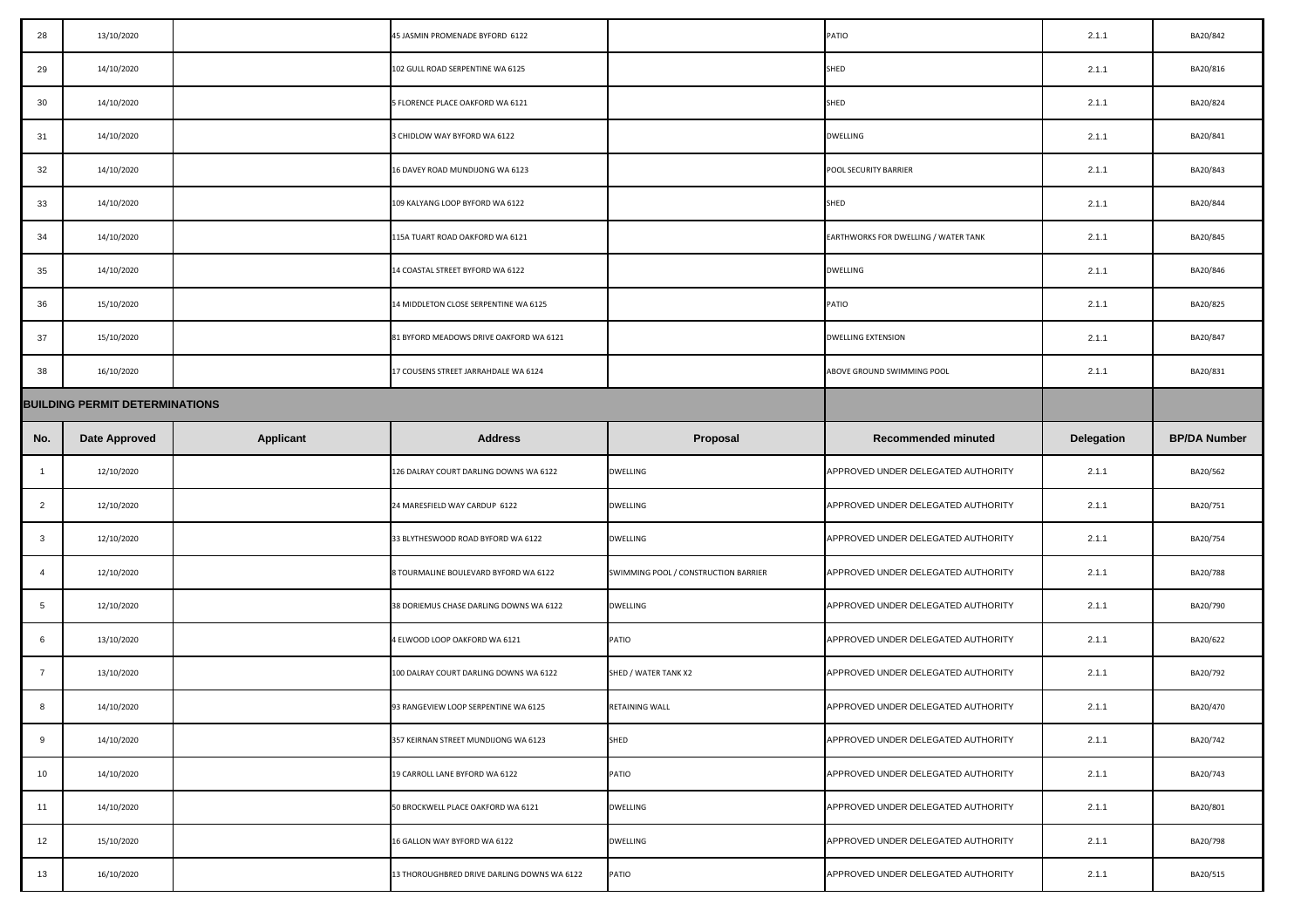| 14              | 16/10/2020                            |                                                            | 2 MILLARS ROAD JARRAHDALE WA 6124                                                      | <b>CARPORT</b>               | APPROVED UNDER DELEGATED AUTHORITY | 2.1.1               | BA20/566 |
|-----------------|---------------------------------------|------------------------------------------------------------|----------------------------------------------------------------------------------------|------------------------------|------------------------------------|---------------------|----------|
| 15              | 16/10/2020                            |                                                            | 13 CALIBRE VISTA BYFORD WA 6122                                                        | DWELLING - 13 CALIBRE VISTA  | APPROVED UNDER DELEGATED AUTHORITY | 2.1.1               | BA20/612 |
| 16              | 16/10/2020                            |                                                            | 8 BATE ROAD SERPENTINE WA 6125                                                         | SAND PAD / SHED / WATER TANK | APPROVED UNDER DELEGATED AUTHORITY | 2.1.1               | BA20/643 |
| 17              | 16/10/2020                            |                                                            | 1 DARAN WAY BYFORD 6122                                                                | <b>PATIO</b>                 | APPROVED UNDER DELEGATED AUTHORITY | 2.1.1               | BA20/691 |
| 18              | 16/10/2020                            |                                                            | 175 ABERNETHY ROAD BYFORD WA 6122                                                      | <b>OUTBUILDING</b>           | APPROVED UNDER DELEGATED AUTHORITY | 2.1.1               | BA20/737 |
| 19              | 16/10/2020                            |                                                            | 42 COOPERAGE STREET BYFORD WA 6122                                                     | <b>DWELLING</b>              | APPROVED UNDER DELEGATED AUTHORITY | 2.1.1               | BA20/770 |
| 20              | 16/10/2020                            |                                                            | 27 PERRONE AVENUE BYFORD WA 6122                                                       | <b>PATIO</b>                 | APPROVED UNDER DELEGATED AUTHORITY | 2.1.1               | BA20/800 |
| 21              | 16/10/2020                            |                                                            | 17 SHEEHAN WAY BYFORD WA 6122                                                          | <b>PATIO</b>                 | APPROVED UNDER DELEGATED AUTHORITY | 2.1.1               | BA20/802 |
| 22              | 16/10/2020                            |                                                            | 21 GALLON WAY BYFORD WA 6122                                                           | <b>DWELLING</b>              | APPROVED UNDER DELEGATED AUTHORITY | 2.1.1               | BA20/803 |
| 23              | 16/10/2020                            |                                                            | 47 BENALLA CRESCENT BYFORD WA 6122                                                     | <b>PATIO</b>                 | APPROVED UNDER DELEGATED AUTHORITY | 2.1.1               | BA20/805 |
|                 | <b>HEALTH APPLICATIONS RECEIVED</b>   |                                                            |                                                                                        |                              |                                    |                     |          |
| No.             | <b>Date Received</b>                  | <b>Address</b>                                             | Proposal                                                                               | <b>Recommended minuted</b>   | <b>Delegation</b>                  | <b>BP/DA Number</b> |          |
|                 |                                       | 12/10/2020 106 Rangeview Loop Serpentine                   | Application to Construct or Install an Apparatus for the<br><b>Treatment of Sewage</b> |                              |                                    | HA20/69             |          |
| $\overline{2}$  |                                       | 13/10/2020 1475 South Western Highway Whitby - Quarry Farm | Event application: WA Mack Muster and Truck Show                                       |                              |                                    | E20/11640           |          |
| $\mathbf{3}$    |                                       | 12/10/2020 25 Elliott Road Keysbrook                       | Event application: Keysbrook Community Markets                                         |                              |                                    | E20/11665           |          |
|                 |                                       | 13/10/2020 South Western Highway and Beenyup Road Byford   | Afterhours Noise Management Plan                                                       |                              |                                    | CS20/30235          |          |
| 5               |                                       | 13/10/2020 69 Todman Grove Darling Downs                   | Application to Construct or Install an Apparatus for the<br><b>Treatment of Sewage</b> |                              |                                    | HA20/70             |          |
|                 | <b>HEALTH APPLICATIONS DETERMINED</b> |                                                            |                                                                                        |                              |                                    |                     |          |
| No.             | <b>Date Determined</b>                | <b>Address</b>                                             | Proposal                                                                               | <b>Recommended minuted</b>   | <b>Delegation</b>                  | <b>BP/DA Number</b> |          |
|                 |                                       | 14/10/2020 34 Doriemus Chase Darling Downs                 | Approval to Construct or Install an Apparatus of the<br><b>Treatment of Sewage</b>     |                              |                                    | HA20/66             |          |
| $\overline{2}$  |                                       | 12/10/2020 84 Tourmaline Boulevard Byford                  | Approval to conduct skin penetration business from<br>home                             |                              |                                    | SP20/06             |          |
| $\mathbf{3}$    |                                       | 9/10/2020 8 Bate Road Serpentine                           | Approval to Construct or Install an Apparatus of the<br>Treatment of Sewage            |                              |                                    | HA20/62             |          |
|                 |                                       | 9/10/2020 Lot 200 Kargotich Road Oakford                   | Approval to Construct or Install an Apparatus of the<br><b>Treatment of Sewage</b>     |                              |                                    | HA20/61             |          |
| $5\phantom{.0}$ |                                       | 16/10/2020 Jarrahdale Oval                                 | Event Application: Safari Darling Rally 2020                                           |                              |                                    | OC20/19681          |          |
| 6               |                                       | 16/10/2020 Lot 19 Echoveld Close Mardella                  | Approval to Construct or Install an Apparatus of the<br><b>Treatment of Sewage</b>     |                              |                                    | HA20/68             |          |
|                 |                                       | 16/10/2020 21 Araucaria Boulevard Byford                   | Approval to conduct skin penetration business from<br>home                             |                              |                                    | SP20/07             |          |